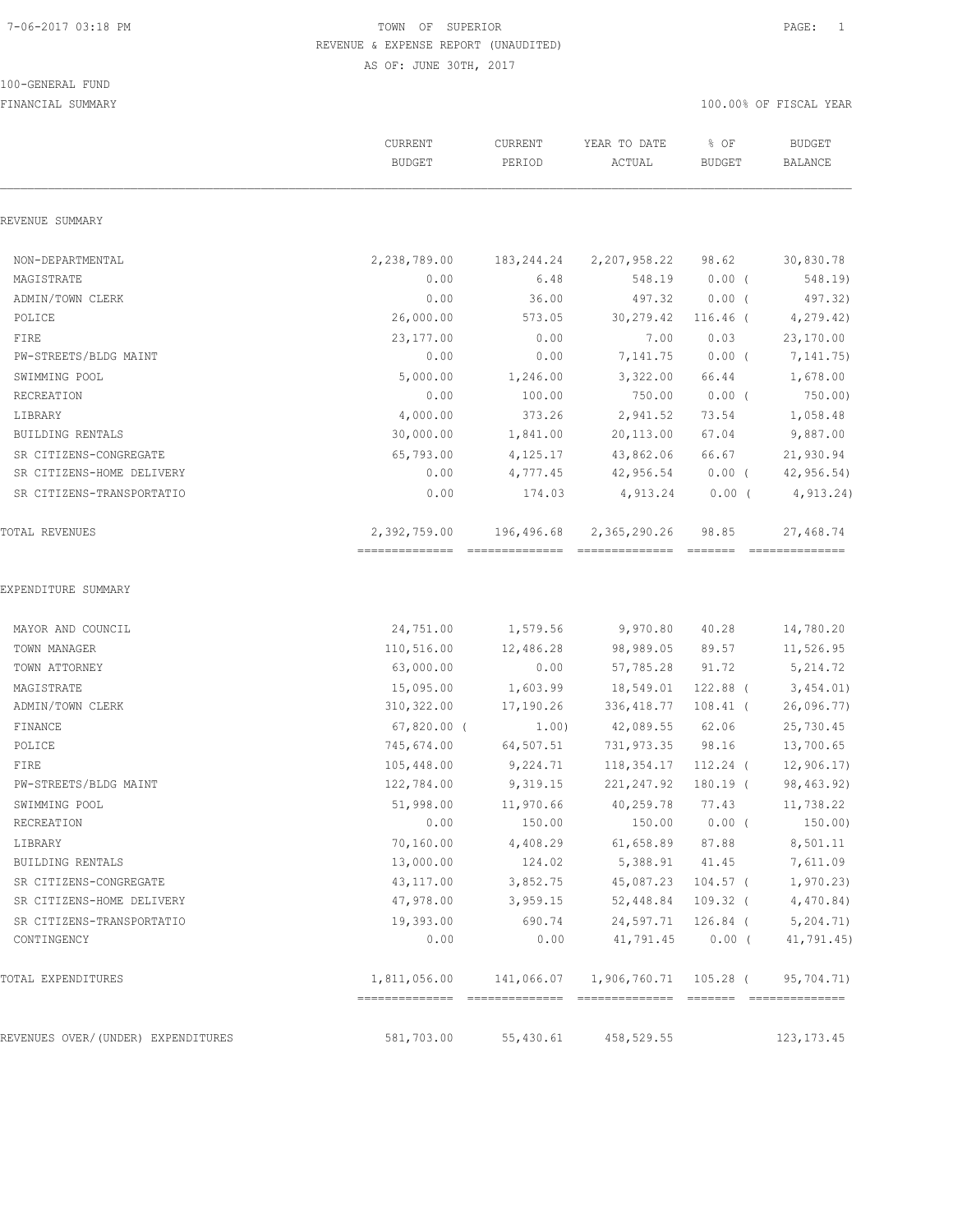|                                    | CURRENT<br><b>BUDGET</b> | CURRENT<br>PERIOD | YEAR TO DATE<br>ACTUAL  | % OF<br><b>BUDGET</b> | <b>BUDGET</b><br>BALANCE |
|------------------------------------|--------------------------|-------------------|-------------------------|-----------------------|--------------------------|
| REVENUE SUMMARY                    |                          |                   |                         |                       |                          |
| NON-DEPARTMENTAL                   | 0.00                     | 500.00            |                         |                       | 2,820.00 0.00 (2,820.00) |
| TOTAL REVENUES                     | 0.00                     | 500.00            | 2,820.00                | $0.00$ (              | 2,820.00                 |
| EXPENDITURE SUMMARY                |                          |                   |                         |                       |                          |
| NON-DEPARTMENTAL                   | 0.00                     | 0.00              |                         |                       | 8,914.11 0.00 (8,914.11) |
| TOTAL EXPENDITURES                 | 0.00                     | 0.00              | 8,914.11                |                       | $0.00$ ( $8,914.11$ )    |
| REVENUES OVER/(UNDER) EXPENDITURES | 0.00                     |                   | $500.00$ ( $6,094.11$ ) |                       | 6,094.11                 |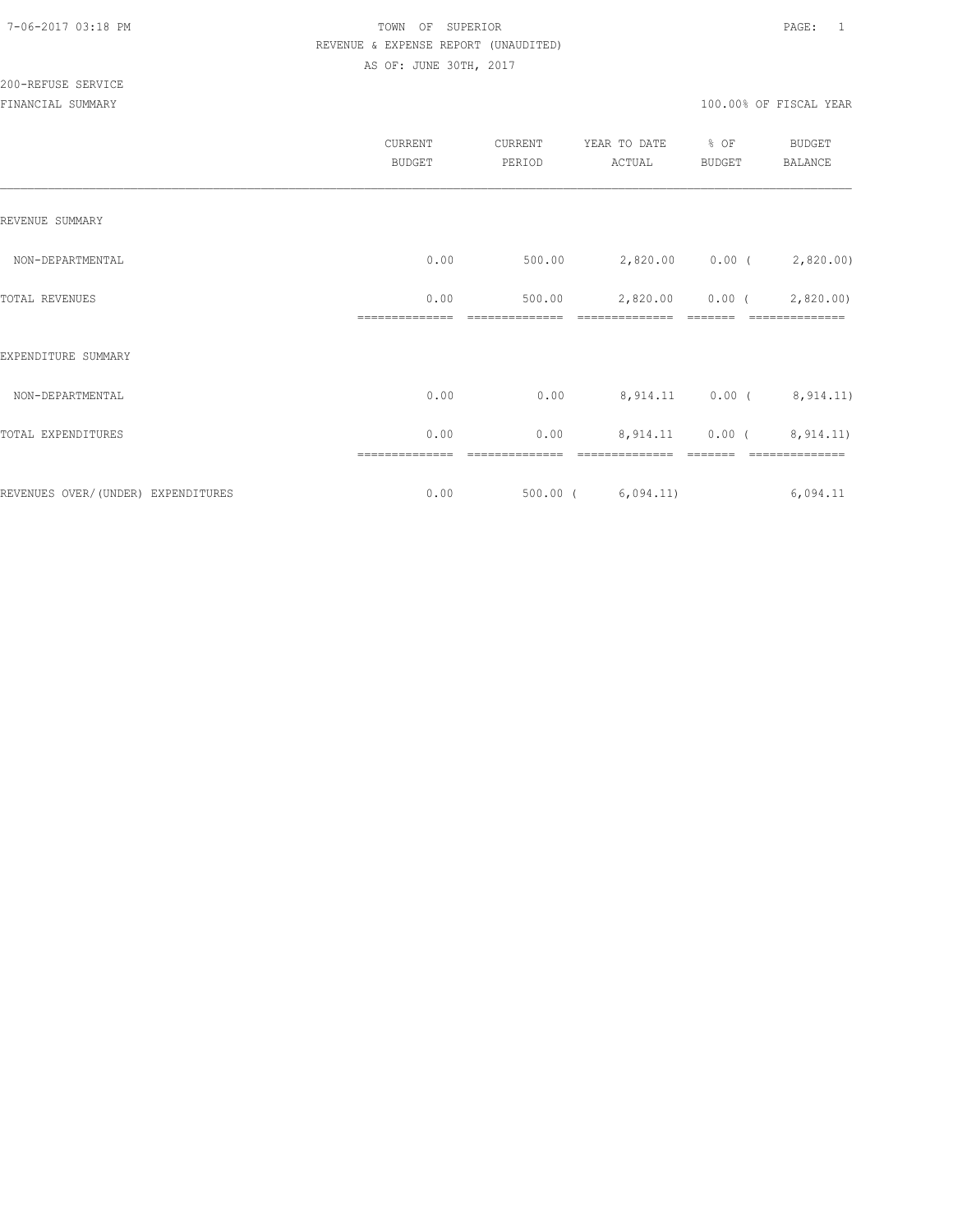#### 210-SEWER

|                                    | CURRENT<br><b>BUDGET</b>     | CURRENT<br>PERIOD | YEAR TO DATE<br>ACTUAL | % OF<br>BUDGET | <b>BUDGET</b><br>BALANCE |
|------------------------------------|------------------------------|-------------------|------------------------|----------------|--------------------------|
| REVENUE SUMMARY                    |                              |                   |                        |                |                          |
| NON-DEPARTMENTAL                   | 642,300.00                   | 15,566.64         | 576,601.93 89.77       |                | 65,698.07                |
| TOTAL REVENUES                     | 642,300.00<br>============== | 15,566.64         | 576,601.93             | 89.77          | 65,698.07<br>=========   |
| EXPENDITURE SUMMARY                |                              |                   |                        |                |                          |
| NON-DEPARTMENTAL                   | 505,089.00                   | 13,232.25         | 403,507.61 79.89       |                | 101,581.39               |
| TOTAL EXPENDITURES                 | 505,089.00                   | 13,232.25         | 403,507.61             | 79.89          | 101,581.39               |
|                                    |                              |                   |                        |                |                          |
| REVENUES OVER/(UNDER) EXPENDITURES | 137,211.00                   | 2,334.39          | 173,094.32             | $\sqrt{2}$     | 35,883.32)               |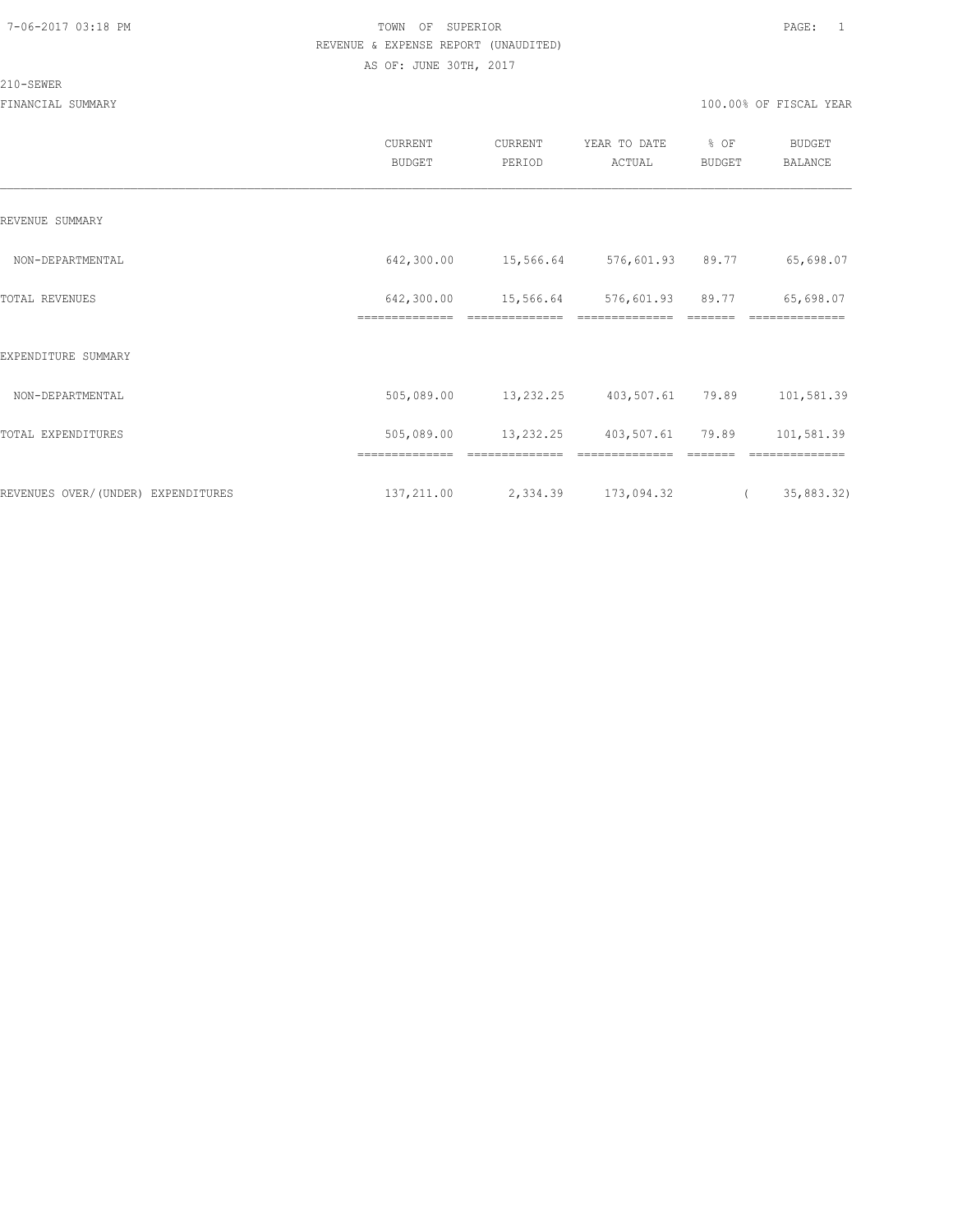# 220-AMBULANCE

|                                    | <b>CURRENT</b><br><b>BUDGET</b> | CURRENT<br>PERIOD                         | YEAR TO DATE<br>ACTUAL       | % OF<br><b>BUDGET</b> | <b>BUDGET</b><br>BALANCE |
|------------------------------------|---------------------------------|-------------------------------------------|------------------------------|-----------------------|--------------------------|
| REVENUE SUMMARY                    |                                 |                                           |                              |                       |                          |
| NON-DEPARTMENTAL                   | 400,000.00                      | 100.00                                    | 300,944.40 75.24             |                       | 99,055.60                |
| TOTAL REVENUES                     | 400,000.00<br>==============    | 100.00<br>==============                  | 300,944.40<br>============== | 75.24                 | 99,055.60<br>==========  |
| EXPENDITURE SUMMARY                |                                 |                                           |                              |                       |                          |
| NON-DEPARTMENTAL                   | 442,703.00                      | 31,088.43                                 | 332,070.76                   | 75.01                 | 110,632.24               |
| TOTAL EXPENDITURES                 | 442,703.00                      | 31,088.43                                 | 332,070.76                   | 75.01                 | 110,632.24               |
|                                    |                                 |                                           |                              |                       |                          |
| REVENUES OVER/(UNDER) EXPENDITURES | $\left($                        | $42,703.00$ ( $30,988.43$ ( $31,126.36$ ) |                              |                       | 11,576.64)<br>$\sqrt{2}$ |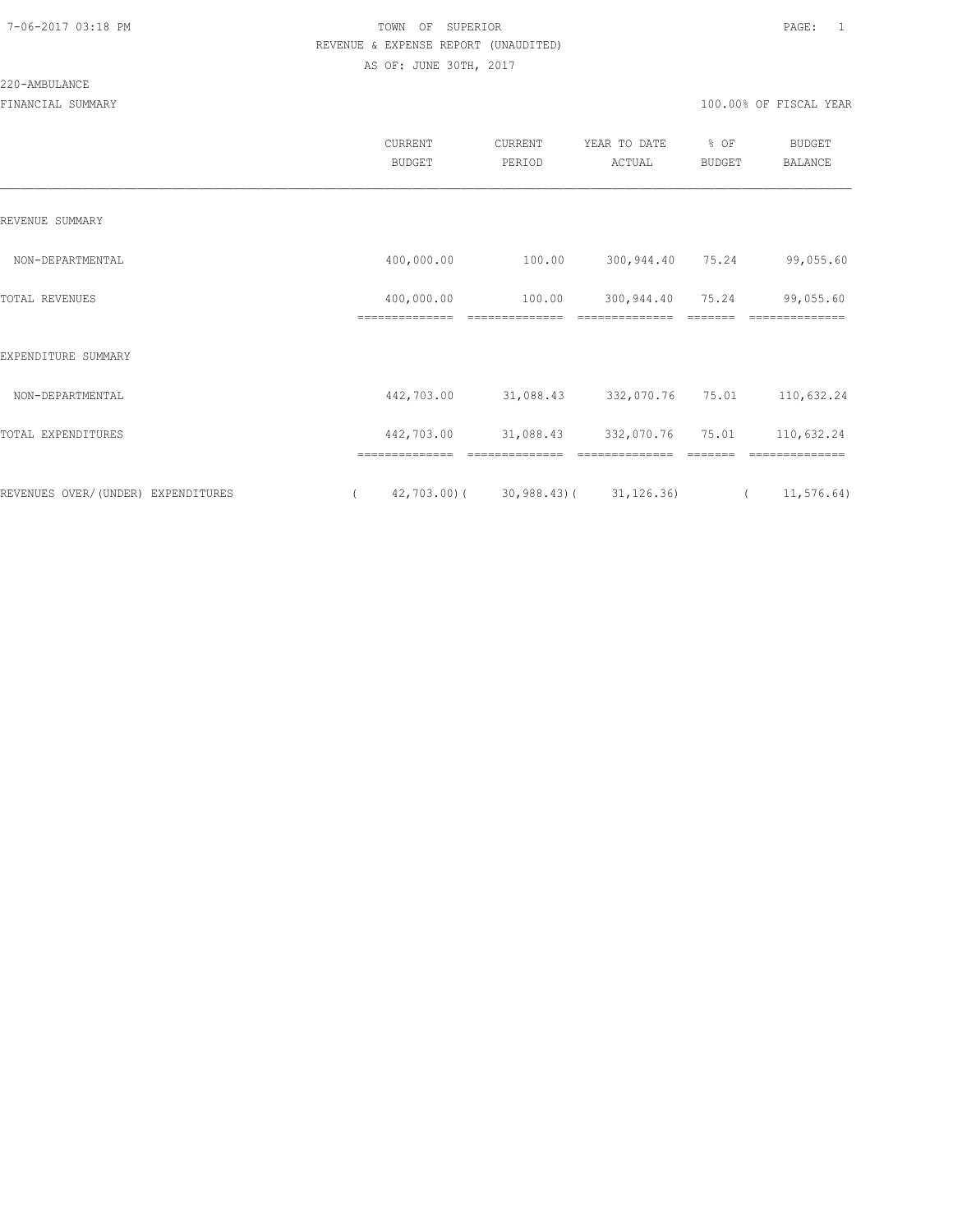#### 230-CEMETARY

|                                    | CURRENT<br><b>BUDGET</b>    | CURRENT<br>PERIOD        | YEAR TO DATE<br>ACTUAL            | % OF<br>BUDGET | <b>BUDGET</b><br>BALANCE    |
|------------------------------------|-----------------------------|--------------------------|-----------------------------------|----------------|-----------------------------|
| REVENUE SUMMARY                    |                             |                          |                                   |                |                             |
| NON-DEPARTMENTAL                   | 40,500.00                   | 200.00                   | 19,370.00 47.83                   |                | 21,130.00                   |
| TOTAL REVENUES                     | 40,500.00<br>============== | 200.00<br>============== | 19,370.00 47.83<br>============== | --------       | 21,130.00<br>============== |
| EXPENDITURE SUMMARY                |                             |                          |                                   |                |                             |
| NON-DEPARTMENTAL                   | 22,195.00                   | 703.21                   | 8,252.70 37.18                    |                | 13,942.30                   |
| TOTAL EXPENDITURES                 | 22,195.00                   | 703.21                   | 8,252.70 37.18                    |                | 13,942.30                   |
|                                    | ==============              | ==============           | ==============                    | =======        | ==============              |
| REVENUES OVER/(UNDER) EXPENDITURES | $18,305.00$ (               | 503.21                   | 11, 117.30                        |                | 7,187.70                    |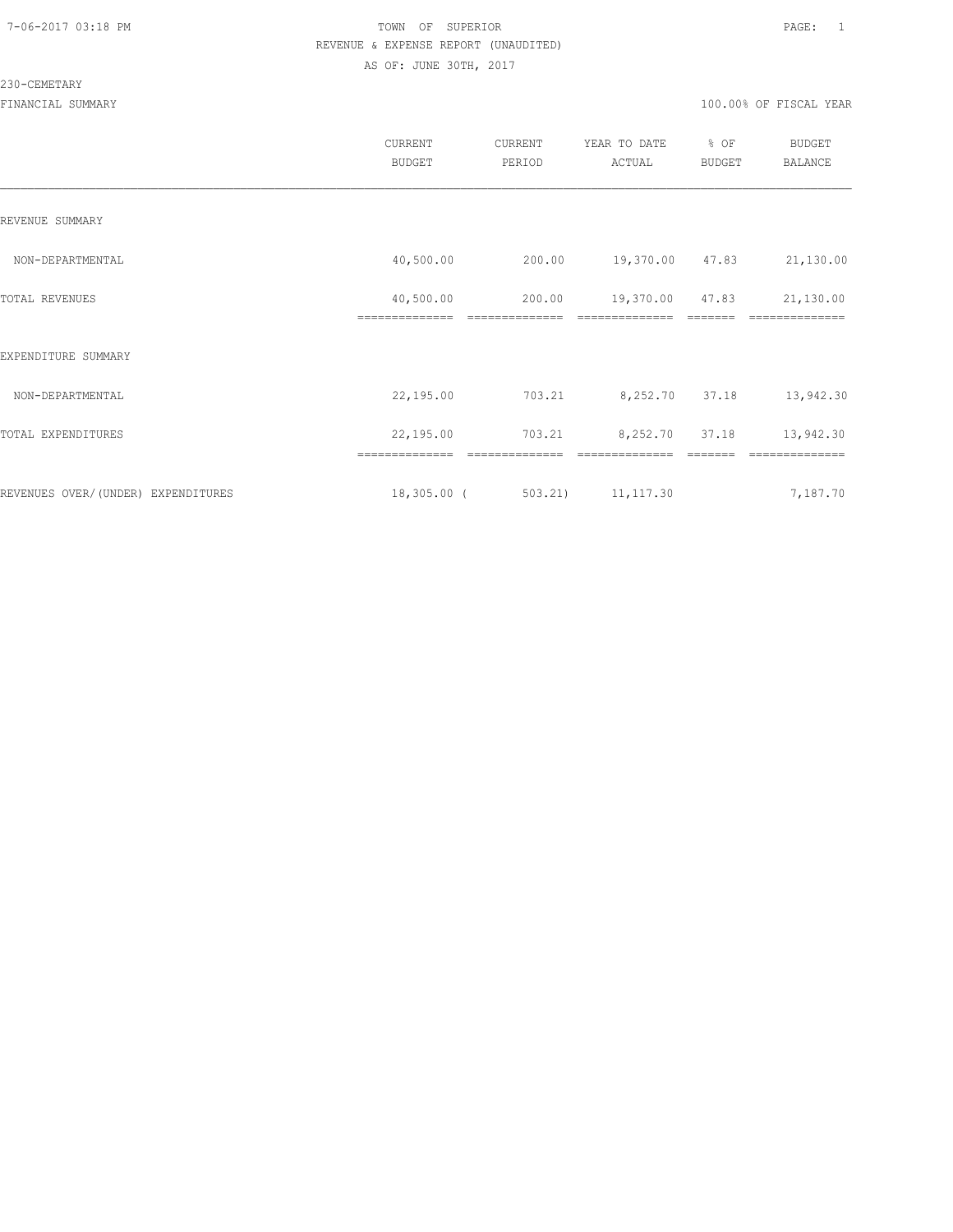# 300-HIGHWAY USERS REVENUE

|                                    | CURRENT<br>BUDGET            | CURRENT<br>PERIOD             | YEAR TO DATE<br>ACTUAL | % OF<br><b>BUDGET</b> | <b>BUDGET</b><br>BALANCE |
|------------------------------------|------------------------------|-------------------------------|------------------------|-----------------------|--------------------------|
| REVENUE SUMMARY                    |                              |                               |                        |                       |                          |
| NON-DEPARTMENTAL                   | 213,620.00                   | 18,660.35 220,154.46 103.06 ( |                        |                       | 6, 534.46                |
| TOTAL REVENUES                     | 213,620.00<br>============== | 18,660.35                     | 220,154.46 103.06 (    |                       | 6, 534.46<br>=========== |
| EXPENDITURE SUMMARY                |                              |                               |                        |                       |                          |
| NON-DEPARTMENTAL                   | 594,960.00                   | 9,380.22                      | 204,634.99 34.39       |                       | 390, 325.01              |
| TOTAL EXPENDITURES                 | 594,960.00                   | 9,380.22                      | 204,634.99 34.39       |                       | 390, 325.01              |
|                                    | ==============               |                               |                        |                       | ==============           |
| REVENUES OVER/(UNDER) EXPENDITURES | 381,340.00)<br>$\left($      | 9,280.13                      | 15,519.47              | $\overline{a}$        | 396,859.47)              |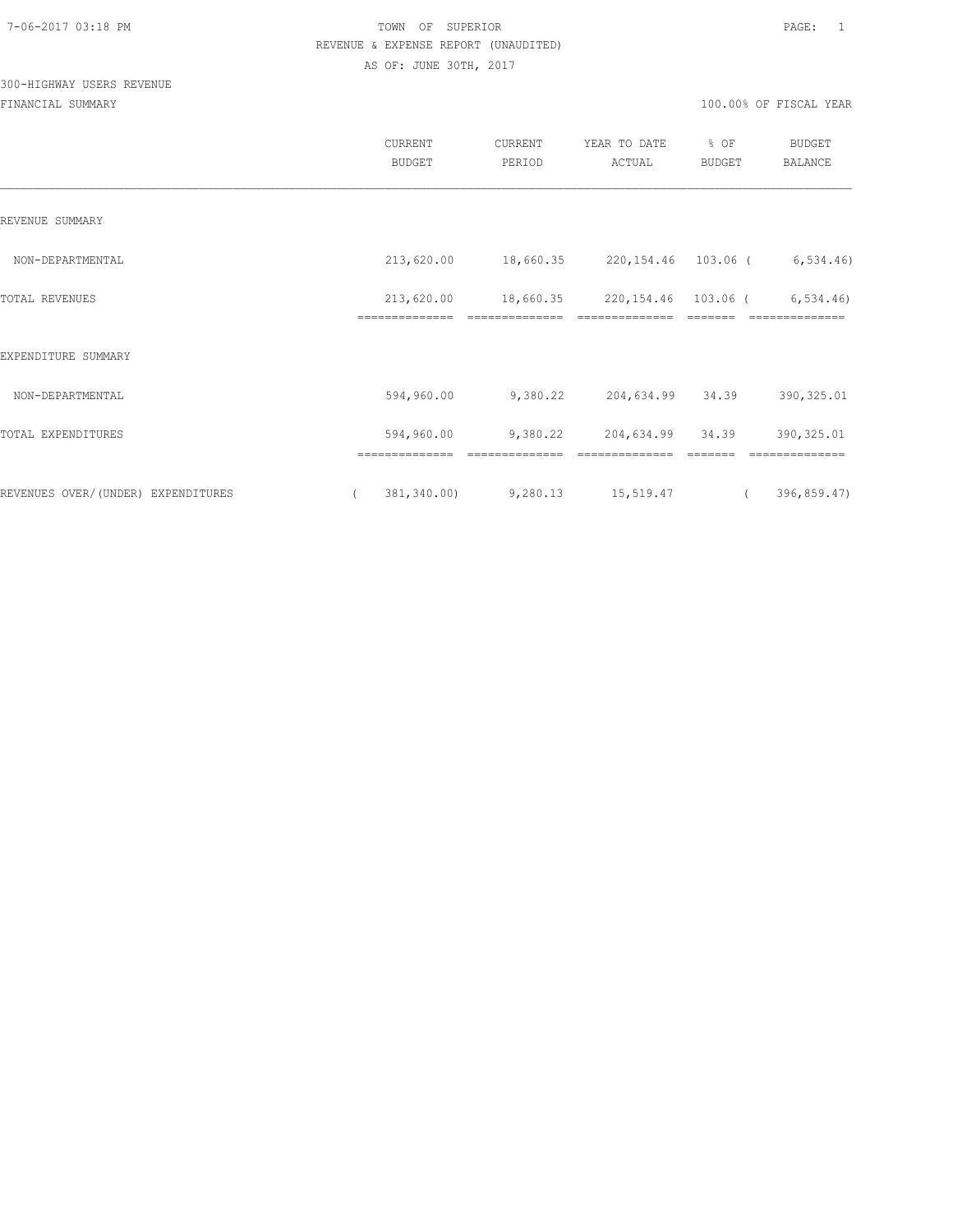#### 310-EXCISE TAX

|                                    |          | <b>CURRENT</b><br><b>BUDGET</b> | CURRENT<br>PERIOD | YEAR TO DATE<br>ACTUAL                  | % OF<br>BUDGET | BUDGET<br><b>BALANCE</b> |
|------------------------------------|----------|---------------------------------|-------------------|-----------------------------------------|----------------|--------------------------|
| REVENUE SUMMARY                    |          |                                 |                   |                                         |                |                          |
| NON-DEPARTMENTAL                   |          | 240,138.00                      | 0.00              | 0.00                                    | 0.00           | 240,138.00               |
| TOTAL REVENUES                     |          | 240,138.00                      | 0.00              | 0.00                                    | 0.00           | 240,138.00               |
| EXPENDITURE SUMMARY                |          |                                 |                   |                                         |                |                          |
| NON-DEPARTMENTAL                   |          | 328,314.00                      | 119,856.42        | 222,798.14                              | 67.86          | 105,515.86               |
| TOTAL EXPENDITURES                 |          | 328, 314.00                     | 119,856.42        | 222,798.14                              | 67.86          | 105,515.86               |
|                                    |          | ==============                  | ==============    | ==============                          |                | ==============           |
| REVENUES OVER/(UNDER) EXPENDITURES | $\left($ |                                 |                   | 88, 176.00) (119, 856.42) (222, 798.14) |                | 134,622.14               |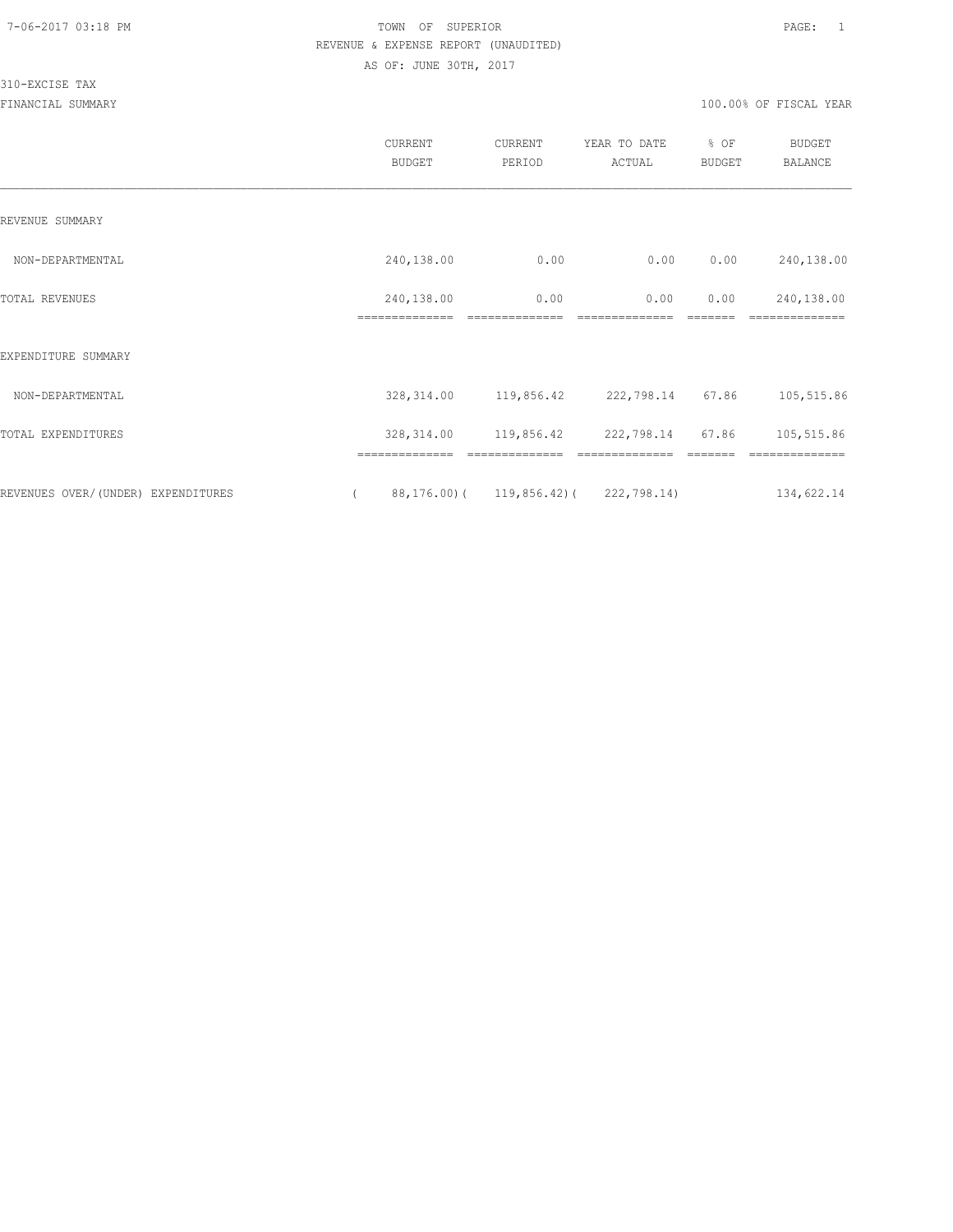|                     | CURRENT<br><b>BUDGET</b> | CURRENT<br>PERIOD                 | YEAR TO DATE<br>ACTUAL           | % OF<br>BUDGET    | BUDGET<br>BALANCE                |
|---------------------|--------------------------|-----------------------------------|----------------------------------|-------------------|----------------------------------|
| REVENUE SUMMARY     |                          |                                   |                                  |                   |                                  |
|                     | ==============           | ---------------<br>______________ | --------------<br>______________ | =======           | --------------<br>______________ |
| EXPENDITURE SUMMARY |                          |                                   |                                  |                   |                                  |
|                     | --------------           | ==============                    | ==============                   | -------<br>====== | ==============                   |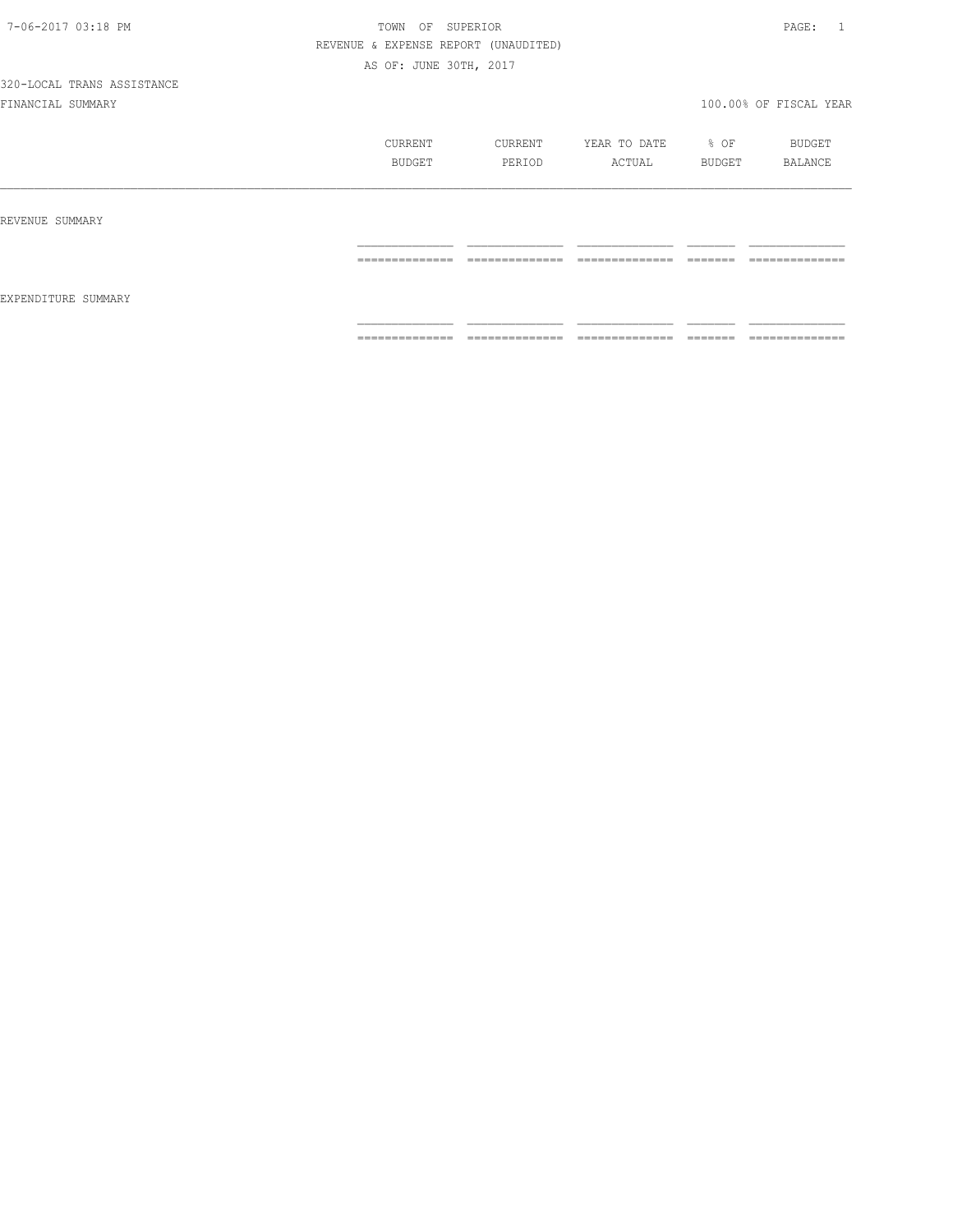#### 400-GADA BOND

|                     | CURRENT<br>BUDGET | CURRENT<br>PERIOD | YEAR TO DATE<br>ACTUAL | % OF<br>BUDGET                                                                                                                                                                                                                                                                                                                                                                                                                                                                         | BUDGET<br>BALANCE |
|---------------------|-------------------|-------------------|------------------------|----------------------------------------------------------------------------------------------------------------------------------------------------------------------------------------------------------------------------------------------------------------------------------------------------------------------------------------------------------------------------------------------------------------------------------------------------------------------------------------|-------------------|
| REVENUE SUMMARY     |                   |                   |                        |                                                                                                                                                                                                                                                                                                                                                                                                                                                                                        |                   |
| EXPENDITURE SUMMARY | ==============    | ==============    | ==============         |                                                                                                                                                                                                                                                                                                                                                                                                                                                                                        | --------------    |
|                     | ==============    | ==============    | ==============         | $\begin{array}{cccccccccc} \multicolumn{2}{c}{} & \multicolumn{2}{c}{} & \multicolumn{2}{c}{} & \multicolumn{2}{c}{} & \multicolumn{2}{c}{} & \multicolumn{2}{c}{} & \multicolumn{2}{c}{} & \multicolumn{2}{c}{} & \multicolumn{2}{c}{} & \multicolumn{2}{c}{} & \multicolumn{2}{c}{} & \multicolumn{2}{c}{} & \multicolumn{2}{c}{} & \multicolumn{2}{c}{} & \multicolumn{2}{c}{} & \multicolumn{2}{c}{} & \multicolumn{2}{c}{} & \multicolumn{2}{c}{} & \multicolumn{2}{c}{} & \mult$ | ==============    |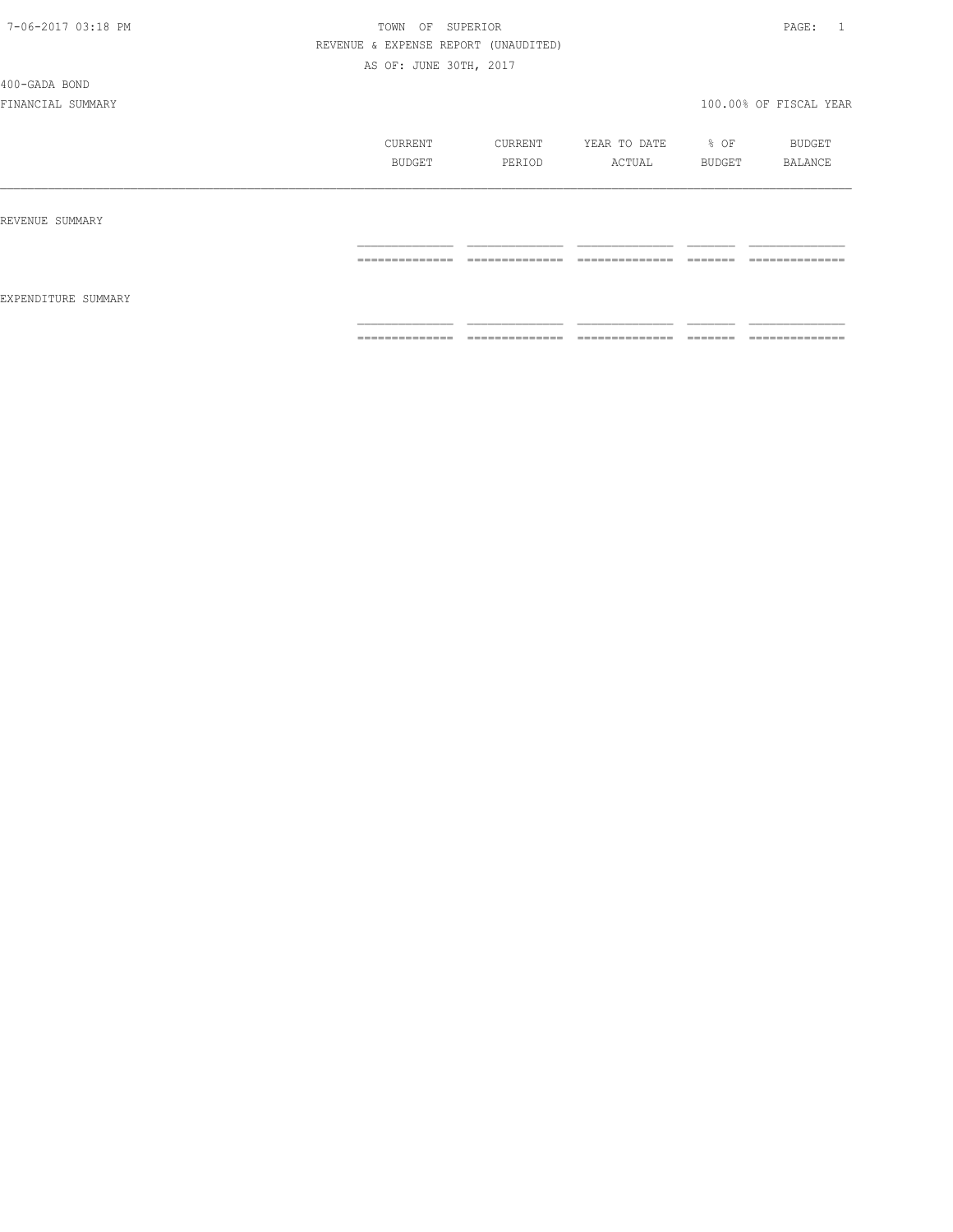410-MPC BOND

## 7-06-2017 03:18 PM TOWN OF SUPERIOR PAGE: 1 REVENUE & EXPENSE REPORT (UNAUDITED) AS OF: JUNE 30TH, 2017

|                                    | CURRENT                      | CURRENT                                  | YEAR TO DATE | % OF          | <b>BUDGET</b>             |
|------------------------------------|------------------------------|------------------------------------------|--------------|---------------|---------------------------|
|                                    | <b>BUDGET</b>                | PERIOD                                   | ACTUAL       | <b>BUDGET</b> | BALANCE                   |
| REVENUE SUMMARY                    |                              |                                          |              |               |                           |
|                                    |                              |                                          |              |               |                           |
| EXPENDITURE SUMMARY                |                              |                                          |              |               |                           |
| NON-DEPARTMENTAL                   | 225,000.00                   | 19,987.50 242,850.00 107.93 ( 17,850.00) |              |               |                           |
| TOTAL EXPENDITURES                 | 225,000.00<br>============== | 19,987.50 242,850.00 107.93 (            |              |               | 17,850.00)<br>----------- |
| REVENUES OVER/(UNDER) EXPENDITURES |                              | $225,000.00$ ( 19,987.50) ( 242,850.00)  |              |               | 17,850.00                 |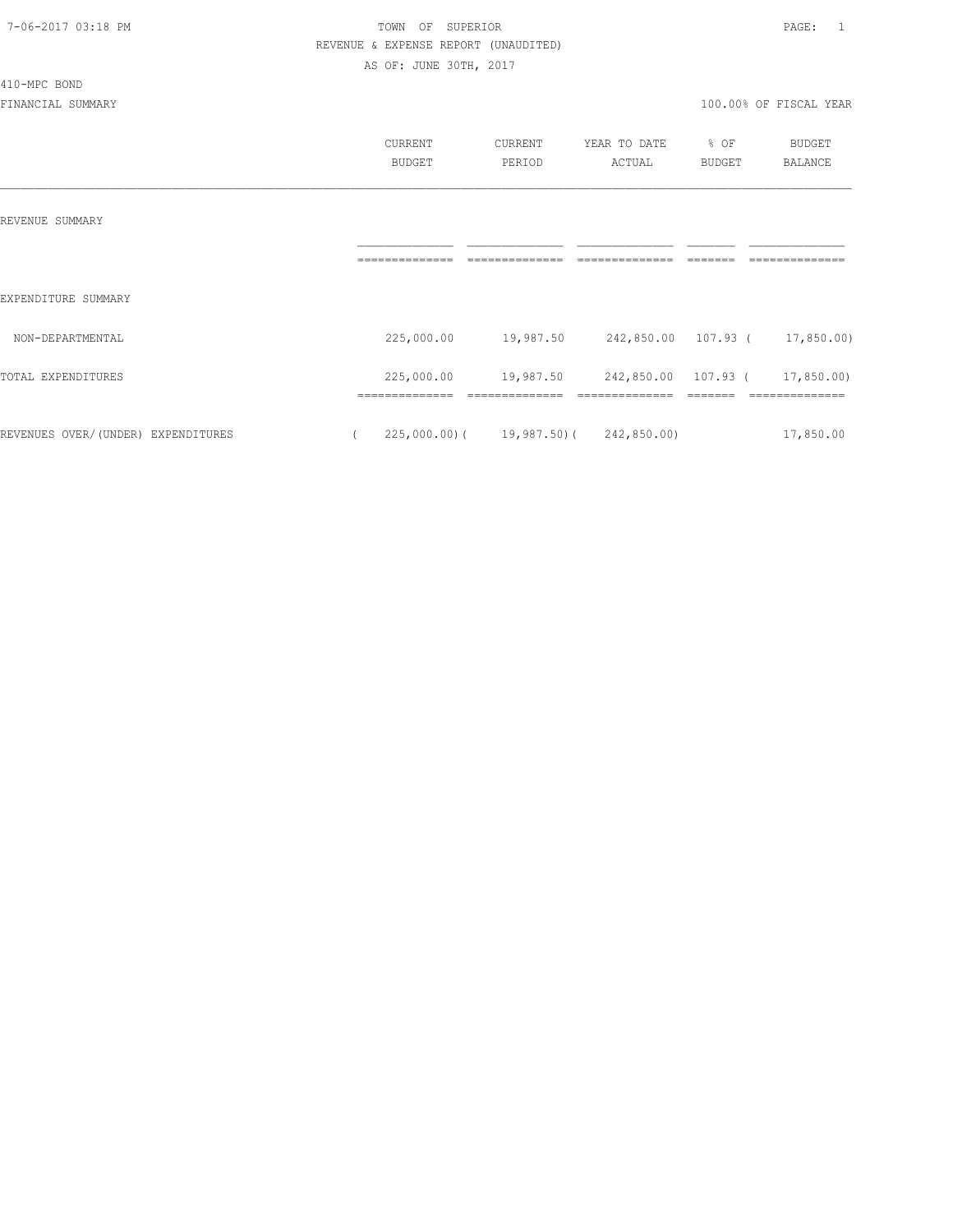#### 500-GRANTS

|                                    | CURRENT<br><b>BUDGET</b>                       | CURRENT<br>PERIOD          | YEAR TO DATE<br>ACTUAL                 | % OF<br>BUDGET                                                                                                                                                                                                                                                                                                                     | BUDGET<br>BALANCE                  |
|------------------------------------|------------------------------------------------|----------------------------|----------------------------------------|------------------------------------------------------------------------------------------------------------------------------------------------------------------------------------------------------------------------------------------------------------------------------------------------------------------------------------|------------------------------------|
| REVENUE SUMMARY                    |                                                |                            |                                        |                                                                                                                                                                                                                                                                                                                                    |                                    |
| NON-DEPARTMENTAL                   | 3,025,000.00                                   | 800.00                     | 131,032.10                             |                                                                                                                                                                                                                                                                                                                                    | $4.33$ $2,893,967.90$              |
| CDBG 153-09 MAGMA CLUB             | 0.00                                           | 0.00                       | 4,525.00                               |                                                                                                                                                                                                                                                                                                                                    | $0.00$ ( $4,525.00$ )              |
| GOHS GRANT                         | 0.00                                           | 0.00                       | 1,054.16                               |                                                                                                                                                                                                                                                                                                                                    | $0.00$ ( $1,054.16$ )              |
| RESOLUTION COPPER GIVING           | 0.00                                           | 0.00                       | 450,676.05                             | $0.00$ (                                                                                                                                                                                                                                                                                                                           | 450,676.05)                        |
| TOTAL REVENUES                     | 3,025,000.00                                   | 800.00<br>- cooccooccoocco | ==============                         |                                                                                                                                                                                                                                                                                                                                    | 587, 287.31  19.41  2, 437, 712.69 |
| EXPENDITURE SUMMARY                |                                                |                            |                                        |                                                                                                                                                                                                                                                                                                                                    |                                    |
| NON-DEPARTMENTAL                   | 3,025,000.00                                   | 0.00                       | 2,707.72                               |                                                                                                                                                                                                                                                                                                                                    | $0.09$ $3,022,292.28$              |
| CDBG 153-09 MAGMA CLUB             | 0.00                                           | 0.00                       | 4,467.77                               |                                                                                                                                                                                                                                                                                                                                    | $0.00$ ( $4,467.77$ )              |
| GOHS GRANT                         | 0.00                                           | 0.00                       | 2,679.16                               |                                                                                                                                                                                                                                                                                                                                    | $0.00$ ( 2,679.16)                 |
| RESOLUTION COPPER GIVING           | 0.00                                           |                            | 14,092.17 157,241.34                   | $0.00$ (                                                                                                                                                                                                                                                                                                                           | 157,241.34)                        |
| MISC                               | 0.00                                           | 0.00                       | 251.24                                 | $0.00$ (                                                                                                                                                                                                                                                                                                                           | 251.24)                            |
| TOTAL EXPENDITURES                 | 3,025,000.00<br>============================== |                            | 14,092.17 167,347.23<br>-------------- | 5.53                                                                                                                                                                                                                                                                                                                               | 2,857,652.77<br>==============     |
| REVENUES OVER/(UNDER) EXPENDITURES |                                                |                            | $0.00$ ( $13,292,17$ ) 419,940.08      | $\overline{a}$ and $\overline{a}$ and $\overline{a}$ and $\overline{a}$ and $\overline{a}$ and $\overline{a}$ and $\overline{a}$ and $\overline{a}$ and $\overline{a}$ and $\overline{a}$ and $\overline{a}$ and $\overline{a}$ and $\overline{a}$ and $\overline{a}$ and $\overline{a}$ and $\overline{a}$ and $\overline{a}$ and | 419,940.08)                        |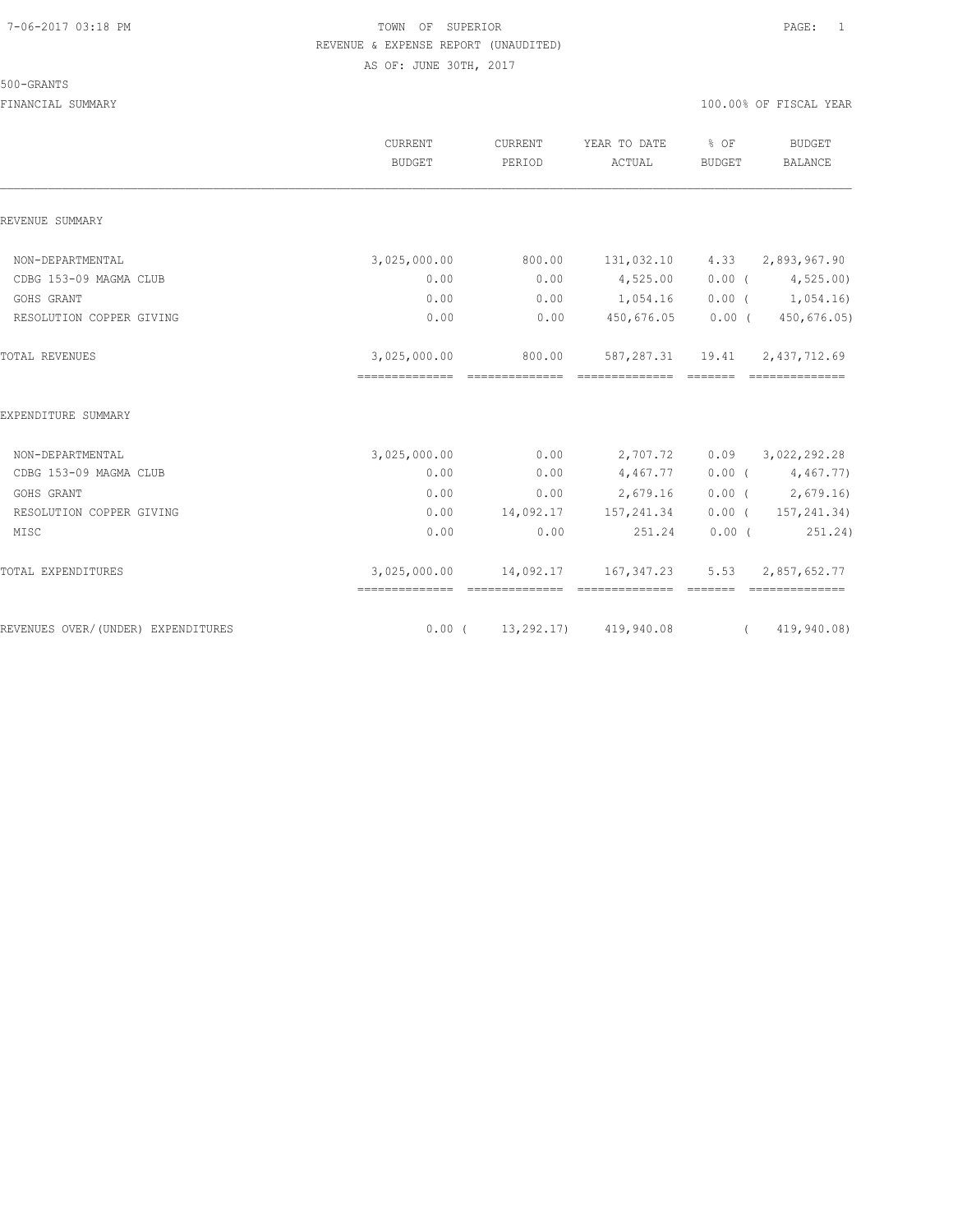| 7-06-2017 03:18 PM |  |
|--------------------|--|
|                    |  |

## TOWN OF SUPERIOR **PAGE:** 1 REVENUE & EXPENSE REPORT (UNAUDITED) AS OF: JUNE 30TH, 2017

800-FIRE DEPT PENSION

|                     | CURRENT<br>BUDGET                 | CURRENT<br>PERIOD                 | YEAR TO DATE<br>ACTUAL            | % OF<br>BUDGET      | BUDGET<br>BALANCE                 |
|---------------------|-----------------------------------|-----------------------------------|-----------------------------------|---------------------|-----------------------------------|
| REVENUE SUMMARY     |                                   |                                   |                                   |                     |                                   |
| EXPENDITURE SUMMARY | ______________<br>--------------- | ______________<br>--------------- | ______________<br>--------------- | --------<br>------- | ______________<br>--------------- |
|                     | --------------<br>--------------- | ==============                    | ==============                    | ________<br>------- | ==============                    |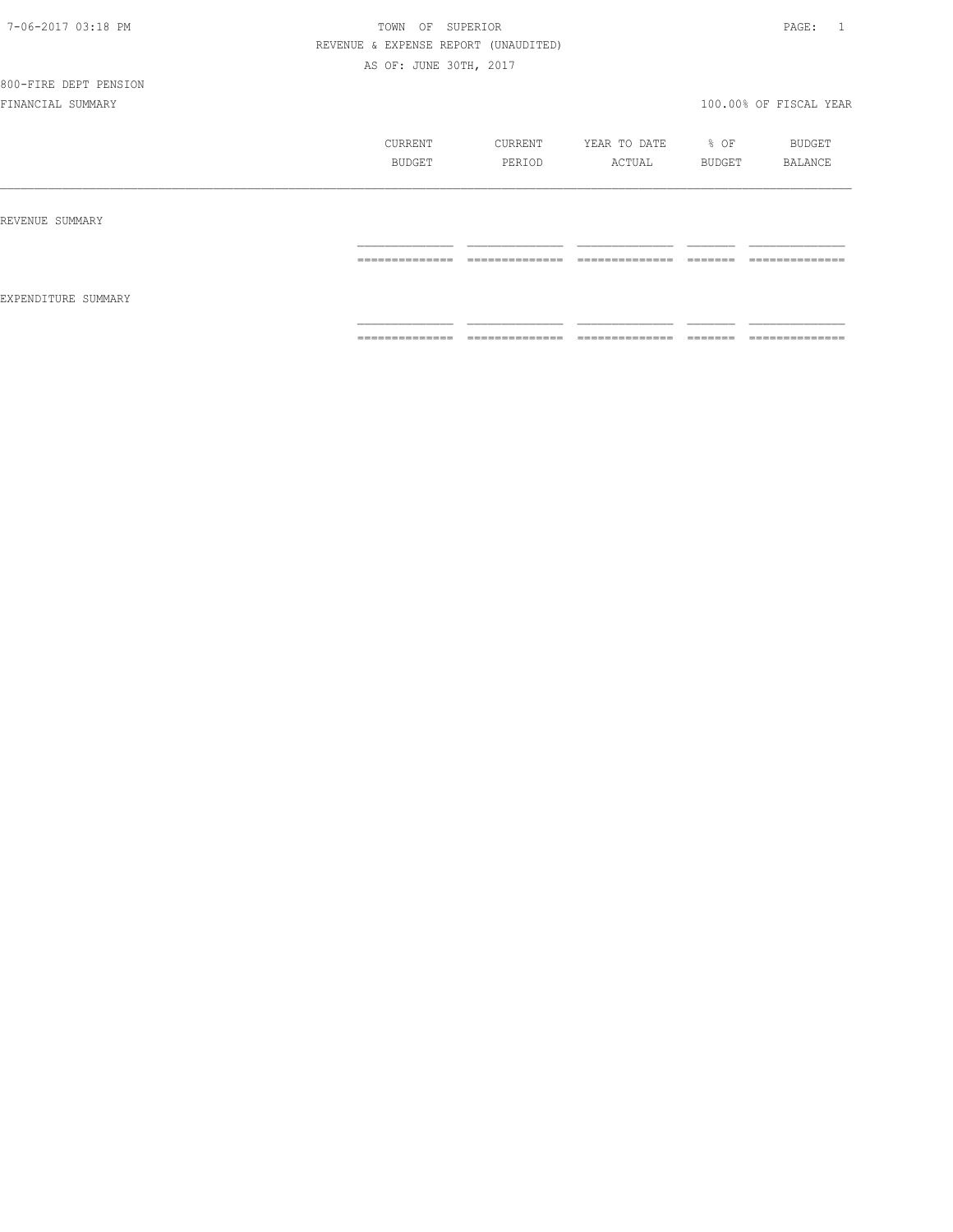810-LGIP

|                     | CURRENT<br>BUDGET                                                                                                                                                                                                                                                                                                                                                                                                                                                                      | CURRENT<br>PERIOD                 | YEAR TO DATE<br>ACTUAL | % OF<br>BUDGET                                                                                                                                                                                                                                                                                                                                                                                                                                                                           | BUDGET<br>BALANCE                |
|---------------------|----------------------------------------------------------------------------------------------------------------------------------------------------------------------------------------------------------------------------------------------------------------------------------------------------------------------------------------------------------------------------------------------------------------------------------------------------------------------------------------|-----------------------------------|------------------------|------------------------------------------------------------------------------------------------------------------------------------------------------------------------------------------------------------------------------------------------------------------------------------------------------------------------------------------------------------------------------------------------------------------------------------------------------------------------------------------|----------------------------------|
| REVENUE SUMMARY     |                                                                                                                                                                                                                                                                                                                                                                                                                                                                                        |                                   |                        |                                                                                                                                                                                                                                                                                                                                                                                                                                                                                          |                                  |
| EXPENDITURE SUMMARY | $\begin{array}{cccccccccc} \multicolumn{2}{c}{} & \multicolumn{2}{c}{} & \multicolumn{2}{c}{} & \multicolumn{2}{c}{} & \multicolumn{2}{c}{} & \multicolumn{2}{c}{} & \multicolumn{2}{c}{} & \multicolumn{2}{c}{} & \multicolumn{2}{c}{} & \multicolumn{2}{c}{} & \multicolumn{2}{c}{} & \multicolumn{2}{c}{} & \multicolumn{2}{c}{} & \multicolumn{2}{c}{} & \multicolumn{2}{c}{} & \multicolumn{2}{c}{} & \multicolumn{2}{c}{} & \multicolumn{2}{c}{} & \multicolumn{2}{c}{} & \mult$ | --------------<br>--------------- | ==============         | $\begin{tabular}{ll} \multicolumn{3}{l}{} & \multicolumn{3}{l}{} & \multicolumn{3}{l}{} \\ \multicolumn{3}{l}{} & \multicolumn{3}{l}{} & \multicolumn{3}{l}{} \\ \multicolumn{3}{l}{} & \multicolumn{3}{l}{} & \multicolumn{3}{l}{} \\ \multicolumn{3}{l}{} & \multicolumn{3}{l}{} & \multicolumn{3}{l}{} \\ \multicolumn{3}{l}{} & \multicolumn{3}{l}{} & \multicolumn{3}{l}{} \\ \multicolumn{3}{l}{} & \multicolumn{3}{l}{} & \multicolumn{3}{l}{} \\ \multicolumn{3}{l}{} & \multic$ | ______________<br>-------------- |
|                     | ==============                                                                                                                                                                                                                                                                                                                                                                                                                                                                         | ==============                    | ==============         | =======                                                                                                                                                                                                                                                                                                                                                                                                                                                                                  | ==============                   |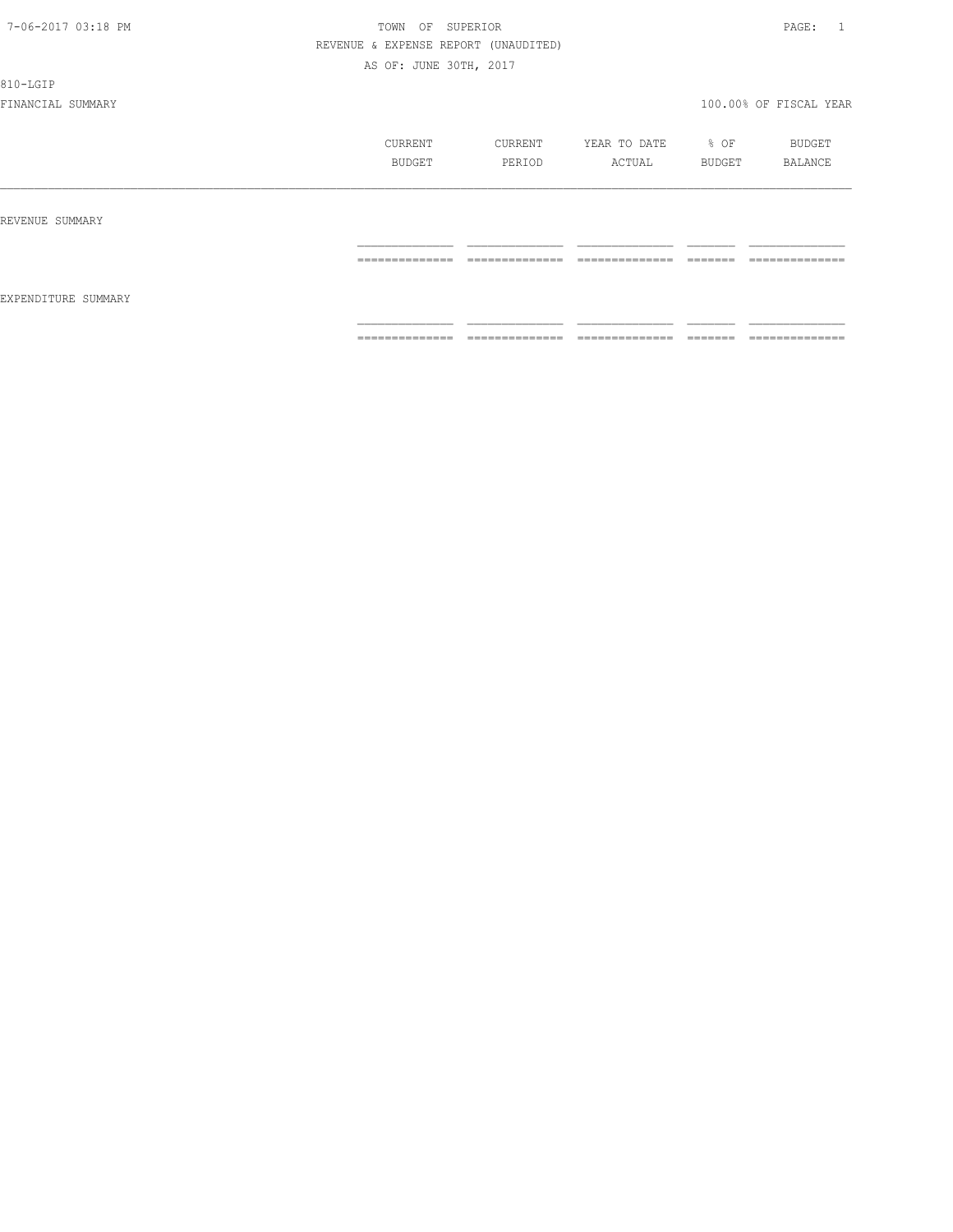820-EXPLORERS

|                     | CURRENT<br>BUDGET    | CURRENT<br>PERIOD                | YEAR TO DATE<br>ACTUAL             | % OF<br>BUDGET       | BUDGET<br>BALANCE                 |
|---------------------|----------------------|----------------------------------|------------------------------------|----------------------|-----------------------------------|
| REVENUE SUMMARY     | ==============       | ______________                   | ______________                     | --------             | ==============                    |
| EXPENDITURE SUMMARY |                      | -------------                    | -------------                      | ------               |                                   |
|                     | ---------------<br>. | --------------<br>______________ | ---------------<br>_______________ | --------<br>________ | --------------<br>_______________ |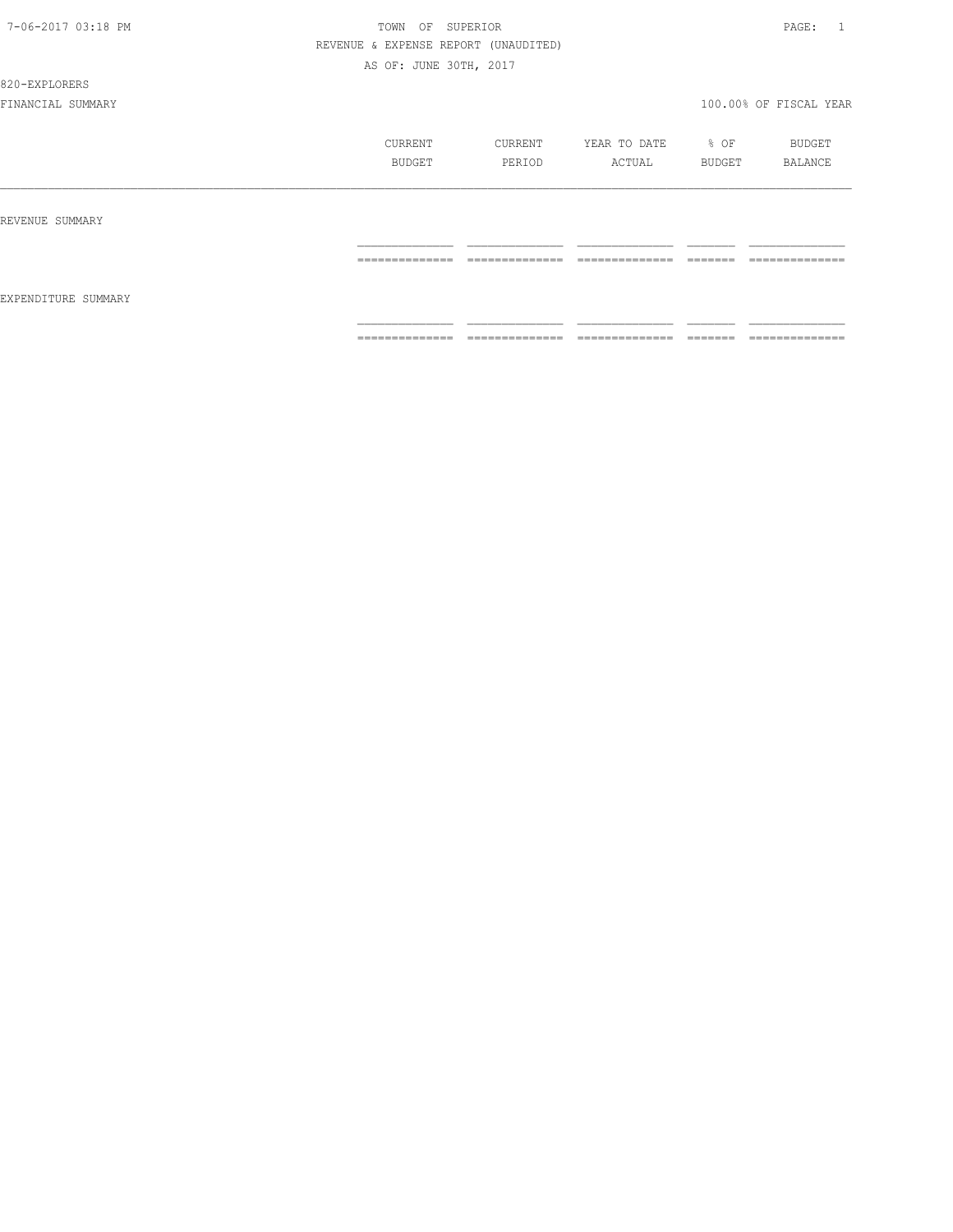|                                     | CURRENT<br><b>BUDGET</b> | CURRENT<br>PERIOD | YEAR TO DATE<br>ACTUAL           | % OF<br>BUDGET | BUDGET<br><b>BALANCE</b>  |
|-------------------------------------|--------------------------|-------------------|----------------------------------|----------------|---------------------------|
| REVENUE SUMMARY                     |                          |                   |                                  |                |                           |
| NON-DEPARTMENTAL                    | 0.00                     | 0.00              | $1,123.30$ 0.00 ( 1,123.30)      |                |                           |
| TOTAL REVENUES                      | 0.00                     | 0.00              | $1,123.30$ $0.00$ ( $1,123.30$ ) |                |                           |
| EXPENDITURE SUMMARY                 |                          |                   |                                  |                |                           |
| NON-DEPARTMENTAL                    | 0.00                     | 0.00              |                                  |                | 2,220.74 0.00 ( 2,220.74) |
| TOTAL EXPENDITURES                  | 0.00                     | 0.00              |                                  |                | 2,220.74 0.00 (2,220.74)  |
| REVENUES OVER/ (UNDER) EXPENDITURES | 0.00                     |                   | $0.00$ ( $1,097.44$ )            |                | 1,097.44                  |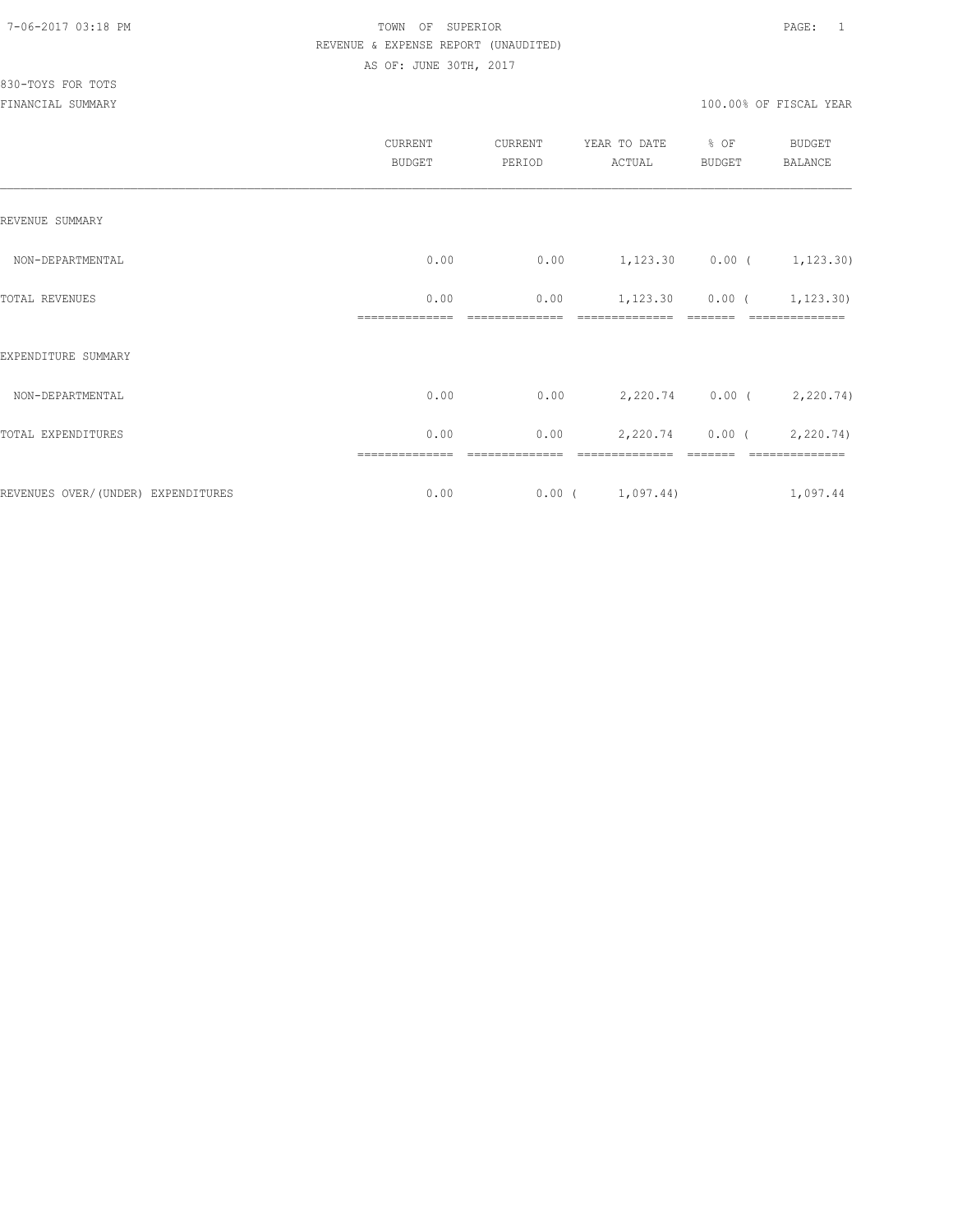| 7-06-2017 03:18 PM |  |
|--------------------|--|
|                    |  |

## TOWN OF SUPERIOR **PAGE:** 1 REVENUE & EXPENSE REPORT (UNAUDITED) AS OF: JUNE 30TH, 2017

|                     | CURRENT<br><b>BUDGET</b>          | CURRENT<br>PERIOD | YEAR TO DATE<br>ACTUAL             | % OF<br>BUDGET       | BUDGET<br>BALANCE                 |
|---------------------|-----------------------------------|-------------------|------------------------------------|----------------------|-----------------------------------|
| REVENUE SUMMARY     | ==============                    | ==============    | ==============                     |                      | ==============                    |
| EXPENDITURE SUMMARY |                                   |                   |                                    |                      |                                   |
|                     | ---------------<br>-------------- | --------------    | ---------------<br>_______________ | --------<br>________ | --------------<br>_______________ |